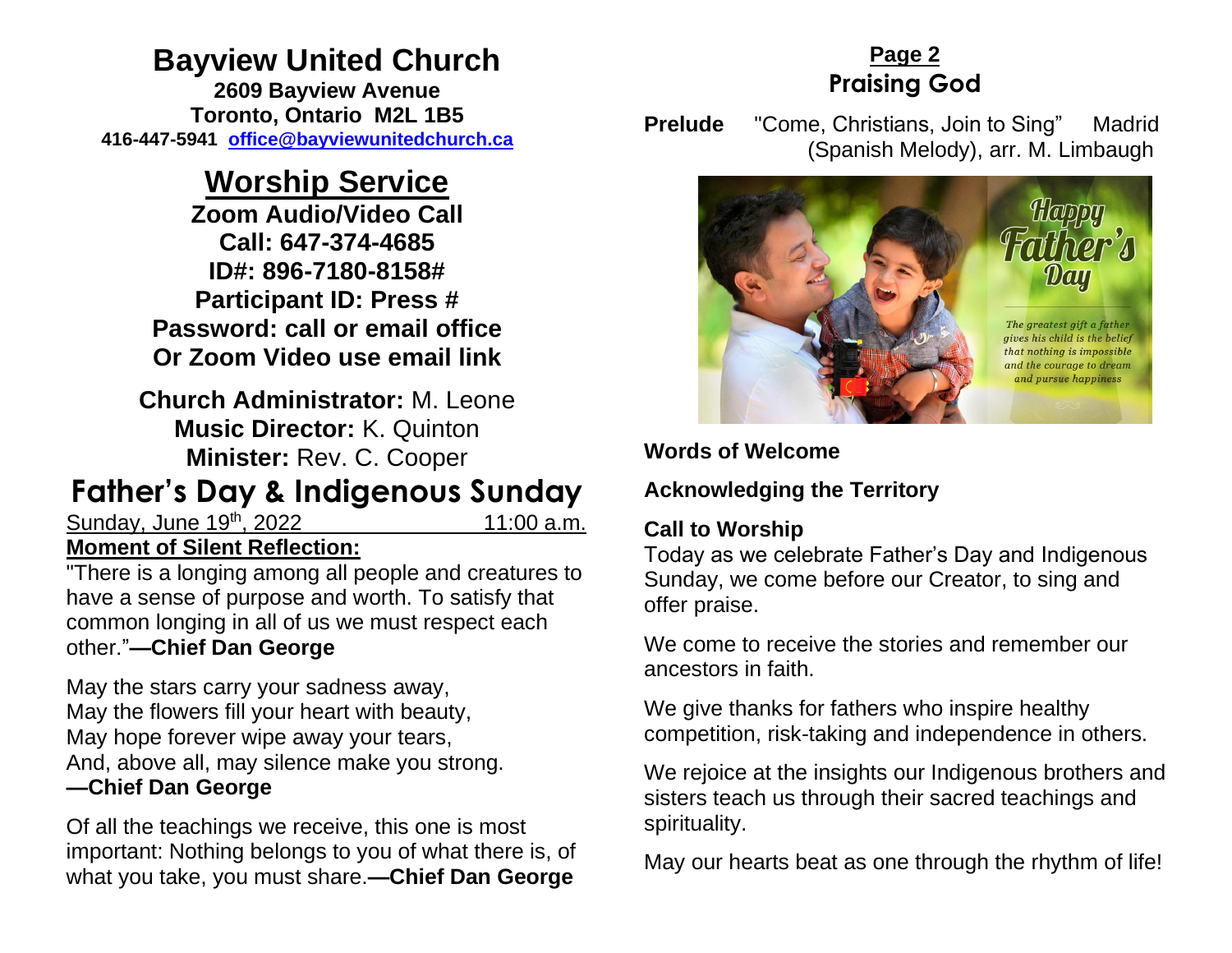**Opening Prayer (together)** 

 **Great Spirit, we thank You for the gift of the rising sun in the East. May it light our path each day. Thank You for the warm and gentle breezes of the South. May they warm our bodies and our hearts. Thank you for the beautiful setting sun in the West. May we move in beauty all our days. Thank You for the power of the North that reminds us we are never alone. We raise our spirits to You like the hands of a child reaching to a parent. Come to us, power of the Earth. Teach us to respect and honour You each day. We pray in the name of our brother Jesus. Amen.** 

## **(adapted from a prayer by Teresa Burnett-Cole)**

**Hymn (291)** "All Things Bright and Beautiful" refrain vs. 1, 2, refrain 4, 5, refrain All things bright and beautiful, all creatures great and small, all things wise and wonderful: in love, God made them all.

- 1 Each little flower that opens, each little bird that sings, God made their glowing colours, God made their tiny wings. to vs 2
- 2 The purple-headed mountains, the river running by, the sunset and the morning that brightens up the sky; **R**
- 4 The rocky mountain splendour, the lone wolf's haunting call,

### **Page 4**

the great lakes and the prairies, the forest in the fall; to vs. 5

5 God gave us eyes to see them, and lips that we might tell how great is God our maker, who has made all things well. **R**

## **Prayer for Grace (together)**

 **Awesome God, we celebrate Your love expressed in human form, especially through our fathers and those like a father. Thank You for people who love and accept us at our best and worst, in good times and bad. We recognize our need to be part of a community who love and care for one another. May our worship strengthen and unite us in Your unconditional love. Amen.**

## **Assurance of Grace**

**Listening for God's Word Hebrew Lesson** Psalm 42 V. Watanabe (As a deer longs for water.)

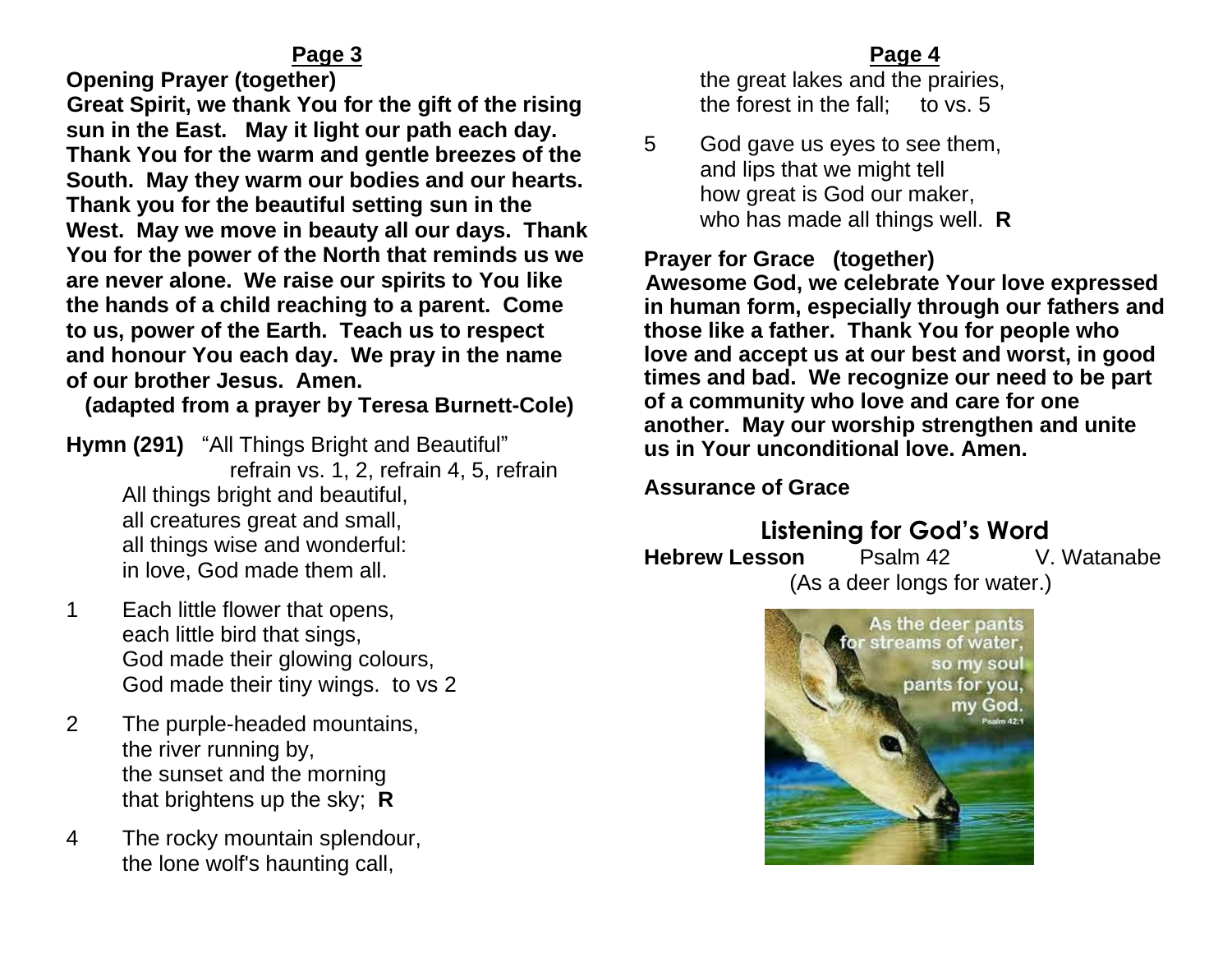#### **Page 5 Epistle Lesson** Galatians 3:23-29 V. Watanabe (We are all one in Christ)

**Solo** "As the Deer Pants for Water"M. Nystrom L. Lazar, Soprano

**Sermon** "Holy Steps" Rev. Cooper



**Hymn (682)** "O Day of Peace" vs. 1, 2

1 O day of peace that dimly shines through all our hopes and prayers and dreams, guide us to justice, truth, and love, delivered from our selfish schemes.

May swords of hate fall from our hands, our hearts from envy find release, till by God's grace our warring world shall see Christ's promised reign of peace.

2 Then shall the wolf dwell with the lamb, nor shall the fierce devour the small; as beasts and cattle calmly graze, a little child shall lead them all.

Then enemies shall learn to love, all creatures find their true accord; the hope of peace shall be fulfilled, for all the earth shall know the Lord.

#### **Page 6**

**Responding to God Prayers of the People Rev. Cooper The Lord's Prayer (together) Our Father, Who art in heaven, Hallowed be Thy name, Thy kingdom come, Thy will be done, On earth as it is in heaven. Give us this day, our daily bread; And forgive us our trespasses, As we forgive those who trespass against us. And lead us not into temptation, But deliver us from evil. For Thine is the kingdom, and the power, and the glory. For ever and ever. Amen.**

**Hymn (556)** "Would You Bless Our Homes and Families" (vs. 1, 2, 3)

- 1 Would you bless our homes and families, Source of life who calls us here; in our world of stress and tension teach us love that conquers fear. Help us learn to love each other with a love that constant stays; teach us when we face our troubles, love's expressed in many ways.
- 2 When our way is undemanding, let us use the time that's ours to delight in simple pleasures, sharing joys in gentle hours. When our way is anxious walking and a heavy path we plod,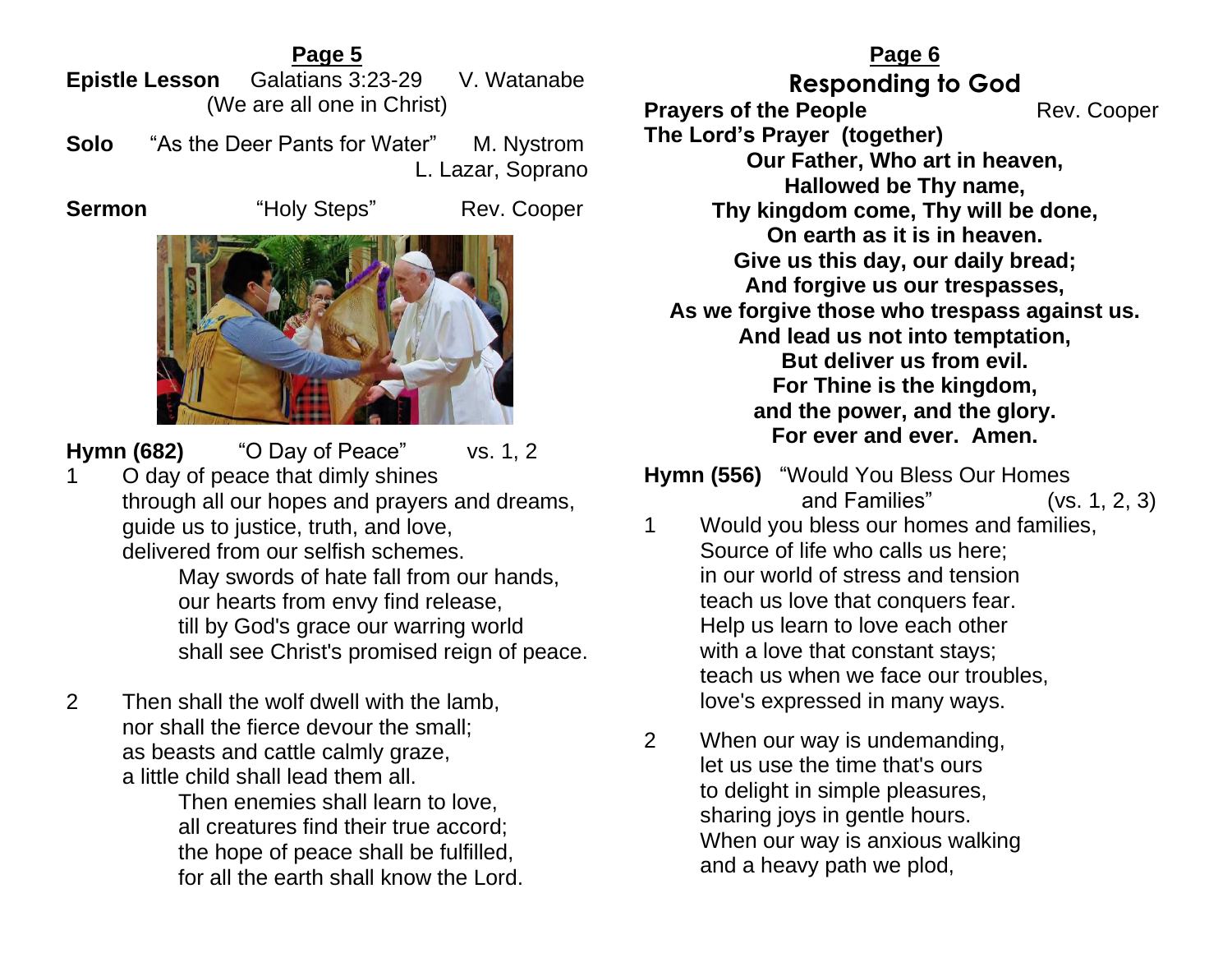### **Page 7**

 teach us trust in one another and in you, our gracious God.

3 From the homes in which we're nurtured, with the love that shapes us there, teach us, God, to claim as family every one whose life we share. And through all that life may offer, may we in your love remain; may the love we share in families be alive to praise your name.

## **Commissioning and Benediction**

May the warm winds of heaven, blow soft upon your house. May the Great Spirit, bless all who enter there. May your moccasins make, happy tracks in the deep snow. And may the rainbow always, touch your shoulder and give you peace. Cherokee Blessing

### **Choral Amen (884)** "You Shall Go Out with Joy"  **(repeat once)**

You shall go out with joy and be led forth with peace; the mountains and the hills will break forth before you; there'll be shouts of joy, and all the trees of the field will clap, will clap their hands! And all the trees of the field will clap their hands, (clap, clap)

### **Page 8**

the trees of the field will clap their hands, (clap, clap) the trees of the field will clap their hands (clap, clap) while you go out with joy. **(repeat)**

**Postlude** "What a Friend We Have in Jesus" Charles C. Converse, arr. Jack Schrader

 **\* \* \* \* \* \* \* \* \* \* \* \* \* \* \* \* \* \* \* \* \*** 

**Thank you** for joining our zoom audio and video worship service today. We hope that our recognition of Father's Day and Indigenous Sunday has touched and inspired your lives with wisdom, understanding and joy. May your faith fill you with love and peace.



**Many thanks** to B. Kai, J. Brooker, and R. Bloor for coordinating our Zoom audio and video service. Thanks to V. Watanabe for reading our scriptures. Thanks to K. Quinton, L. Lazar, and P. Tibbles Cookson for inspiring us with their music.